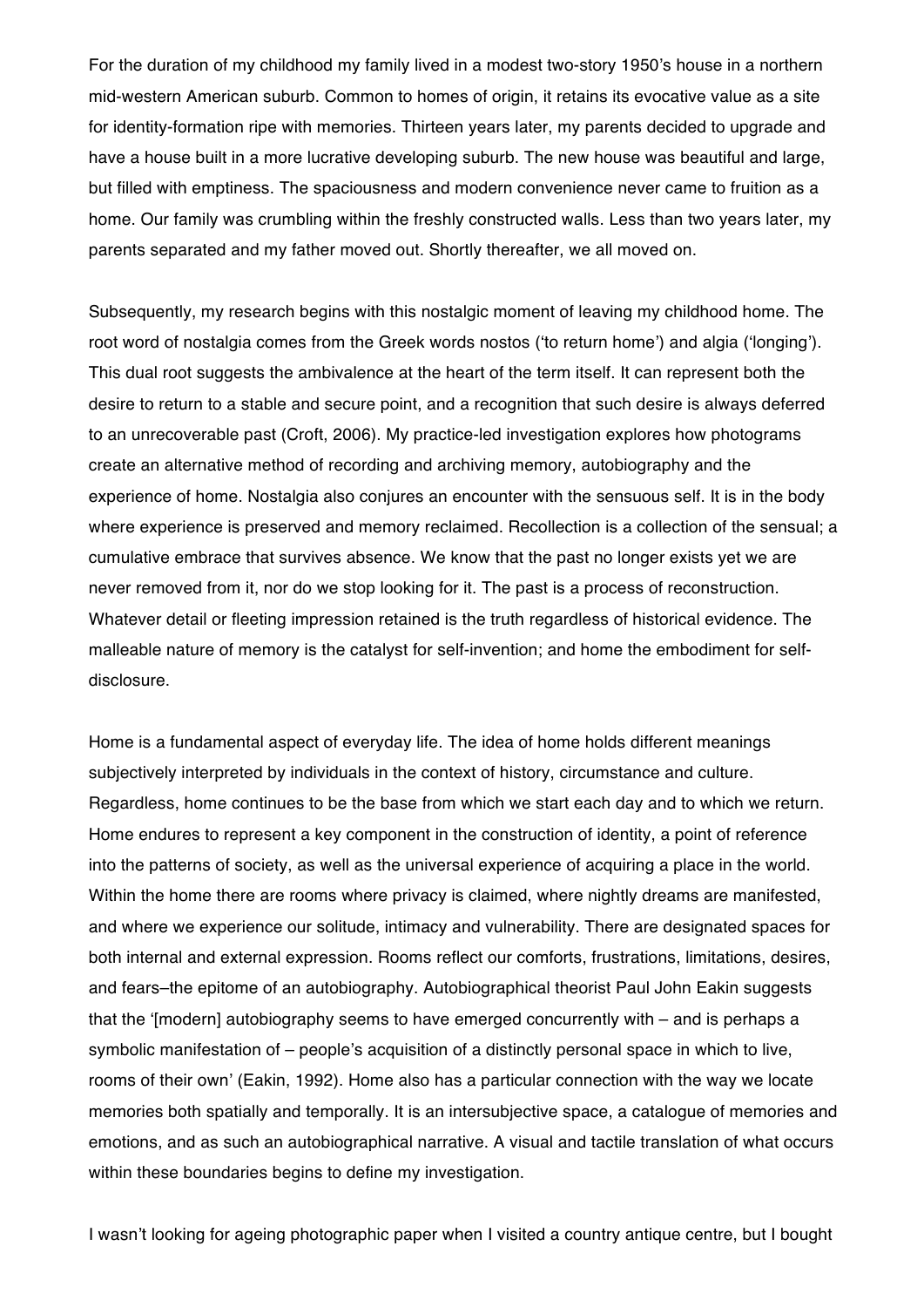several unused boxes and began to experiment by constructing versions of the rooms I had once lived in. I adhered four sheets of the paper for the walls and cut out the remembered architectural placements of windows and doors. As I worked with the light-sensitive paper, I was inspired by what occurred when I layered a 'room' on top of another; light entered through the windows and doorways and created images onto the room below. When I fixed the paper in the darkroom, these impressions and new ghostly marks appeared when the chemicals interacted with the paper. This experimental process has enabled me to retrieve and visually articulate memory and domestic space through the combination of chance, material and technology. The advantage of the photogram lies in its reliance on the ephemeral and the tactile to reacquaint us with dimensions of both the familiar and hidden. Implicit in their creation, my photogram models are intimate and personal at the same time they share a common visual language of light and shadow. The models represent anyone's experience of a room and create a link between memory of a real or an imagined space.

The cameraless process of photography pre-dates the invention of camera photography of the late 1830s. Although a failed experiment, in 1802 Englishmen Thomas Wedgwood and Sir Humphry Davey are credited with having invented photogenic drawing–a technique of copying an image onto a silver nitrate coated piece of paper and exposed to sunlight; in essence a photogram. The experiment terminated when Wedgwood and Davey were unsuccessful for the purpose of endeavoring to fix the drawings thus obtained. The legacy of this experiment paved the way for a host of others to develop the chemical combinations necessary to fix the image as well as the mechanics to copy one. As I reconstruct from memory the rooms I have inhabited or have been a guest in, I involuntarily confront an array of unfixed images that were once a lived encounter. Transcribing what we see and other ephemeral phenomena onto a material surface as an effort to claim longevity continues to propel innovation.

Although not the sole inventor of the photogram, Constructivist and Bauhaus artist László Moholy-Nagy could be credited to have invented the self-portrait photogram with his experiments done in the 1920's. A key aspect to Moholy-Nagy's approach was how he considered the inscriptions made on the photogram as a signature–the result of automatic writing with light. The photogram represents a new language. 'Photo-writing' fluctuates between chance and authorial intentions, thus suspending a simple conclusion. Moholy-Nagy's abstract compositions of his mask-like face in profile reflect his musing of the ambivalence between perception and reception, authenticity and deception. For Moholy-Nagy, the photogram made it possible to capture new methods of seeing objects, space and movement. In his essay entitled 'Production–Reproduction' published in 1922, he writes that art performs in such a manner to try and bring about new contacts between the familiar and the unknown optical. Examining the process of seeing was central to his artistic endeavors. Moholy-Nagy's self-portrait photograms encompass notions of the truth or the identity of the self. In a similar gesture, my photograms float between boundaries of remembrance and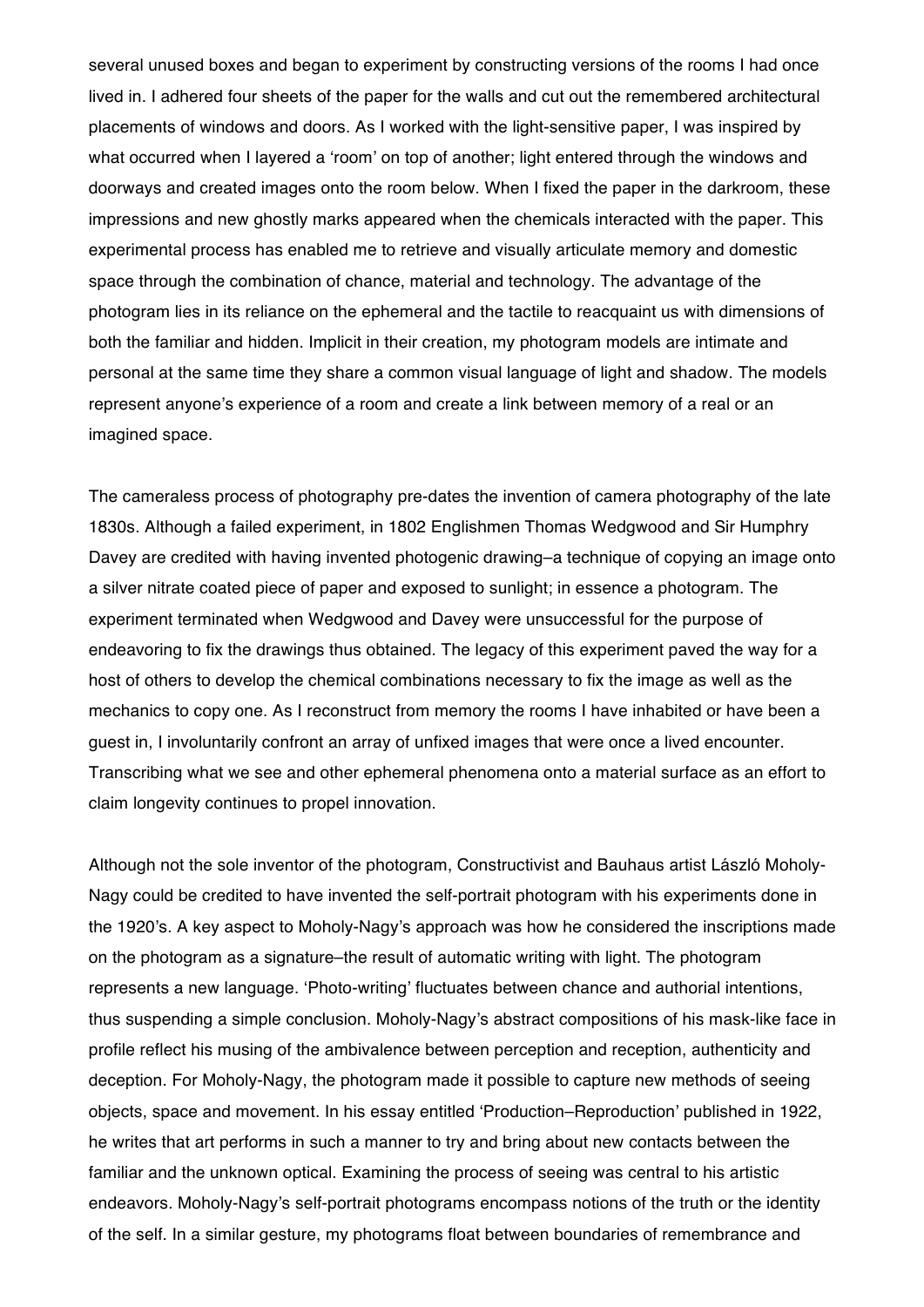actuality. Principally, they are self-portraits in domestic rooms.

The act of dwelling is something whose meaning is known in a practical way because it is an essential dimension of existence. Dwelling is made noticeable through one's own awareness of noticing. In a survey of the twenty-one residences I have inhabited, I observe how the rooms are interwoven into my autobiographical narrative. I no longer need their physical structures to validate my past. Validation is evidenced upon remembrance and presently communicated in paper sculptures. The photogram allows a materialisation of things unseen. I am not concerned with the factual accuracy of my recollections, but rather through my photogram models, their potential to awaken dormant memories.

Home can be differentiated from house in the sense that home reflects and narrates our identity, memories and aspirations. It is a process of creation and made meaningful through reflecting upon what it was, what it is and what it is to become. Architect Juhani Pallasmaa, notable for his haptic expressions in building, explains architecture as an act that frames, re-orients, scales, re-focuses and slows down our view of the world (Pallasmaa, 2010). My practice appropriately summarises his position. The making of my photogram models of rooms requires the steadiness of my hand, the patience of natural light exposure, fixing the image and allowing the paper to dry. In other words, my process mimics memory as an act of creation involving time, multi-sensory and dimensional interaction. The internal world of our psyches is constantly informed by the external material world and integrates these encounters into the on-going narrative about the self. The act of habitation assumes a sensual interpretation of our experience. Home, unlike house–a utilitarian structure for shelter–is a co-author of our histories and a stimulus for our memories. Home like art aspires to express our human condition.

Each of my photograms–a representation of a unique room–can be re-arranged in multiple ways thus generating a new reading into the sequence of time and image. Philosophers Martin Heidegger and Gaston Bachelard have been influential in uniting literature with our experience of architecture. Whereas Heidegger in 'Poetically Man Dwells' argues that a poem is a special kind of building, Bachelard asserts that a building is a special kind of poetry (Fuss, 2004). Such metaphors speak to the interior (of mind and space) as a construction of meaning, built and interpreted in layers. This expression also applies to the hundreds of photogram rooms I have made through a process of layering.

Bachelard wrote in *The Poetics of Space* 'Not only our memories, but the things we have forgotten are "housed." Our soul is an abode. And by remembering "houses" and "rooms," we learn to "abide" within ourselves' (Bachelard, 1994). Bachelard's most enduring arguments in Western philosophy are his emphasis on the need for houses in order to dream and to imagine. He invites us to contemplate on particulars, such as wardrobes, drawers, and corners that participate in the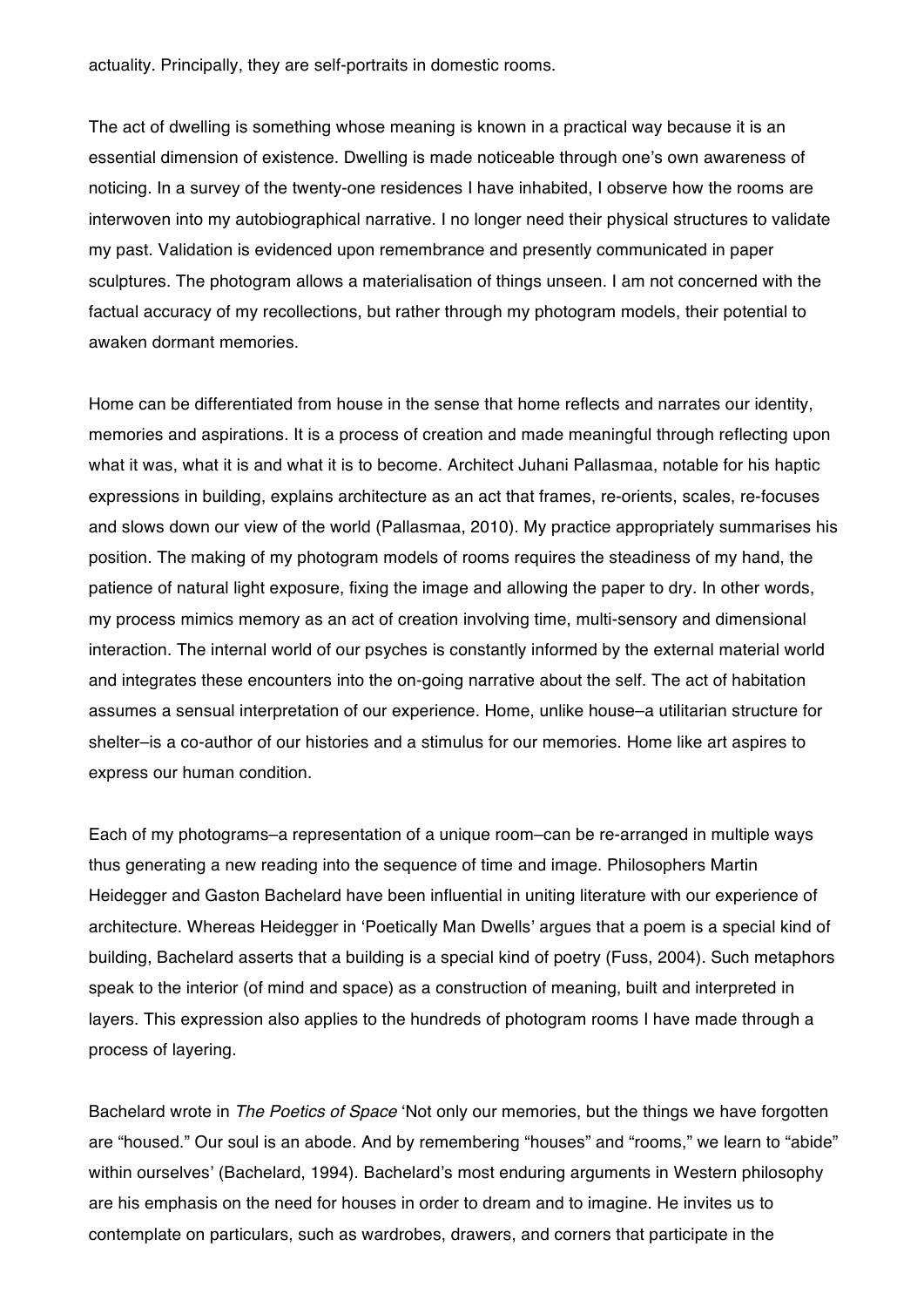creation of our intimate surroundings. In one body of work, I have photographed the photogram rooms, printed them on paper and have folded them into iconic furniture found within a particular room. I have been hand-writing onto the miniature paper furniture the details which emerge exclusive to the narrative within these spaces, such as the coiled wax candle that could be cut to freshen the wick which sat on my grandparents coffee table and intrigued my twin sister and I every Christmas. This object creates a link between time and space. The paper sculptures give the memory a 'place' and validates perhaps otherwise insignificant occurrences.

It was a tradition that grandma Wilson made thin pancakes in the shapes of things for my twin sister Jennifer and I the morning following our overnight stays at her house. With the ordinary ingredients of flour, oil, eggs, butter and maple syrup, grandma's pancakes somehow tasted extraordinary. She would stand over the stove wearing her robe and slippers and carefully pour the batter into the hot frying pan in a plotted arrangement for it to resemble a person or an animal. Jennifer and I stood on a chair and watched the pancakes take a more solid and abstractly recognisable form that we would then name. The characters were piled on a serving plate and placed in the center of the dining table. We would dissect and consume one pancake at a time mindful of which parts we were eating first and what was saved for last. It was at the dining table where we shared our experience of building and dwelling.

For Heidegger, building configures physicality and how we measure our place in the world. By recording traces of human engagement–at all scales–architecture can offer us places from which to inquire, reflect and remember. Heidegger compares an ordinary dining table with his notions of building as physicality and dwelling as nurturing. Building and dwelling are always associated with any dining table because the table necessarily participates in daily life. Using the table constitutes dwelling, and people's engagement with it constitutes both. Moving the table around the room is building done in response to the needs of its users. Likewise, laying out places for a meal is also a kind of building, organized around how people anticipate eating there. In this way, dwelling (or human engagement) is dependent upon building (or the how it is located and organized for use). Meaning is often subconscious and related to and sustained in practice. The recurrent practices in which meanings are imbued are evidenced as ritual. An awareness of the daily micro-organisation of eating meals can foster both communal and individual identity. Home is an obvious subject to investigate the roles that meaning, familiarity and pattern have on the formation and sustenance of identity.

My research is deeply informed by material and spatial engagements of home. Being close to things is an intrinsic aspect of human experience. Heidegger underscores that the significance of a thing is its possibility to bring us nearer to ourselves. Things, such as the dining table, are appreciated through their engagement, which bring us into contact with the particulars of daily life. A direct encounter with material helps to frame our physical relationship and knowledge of the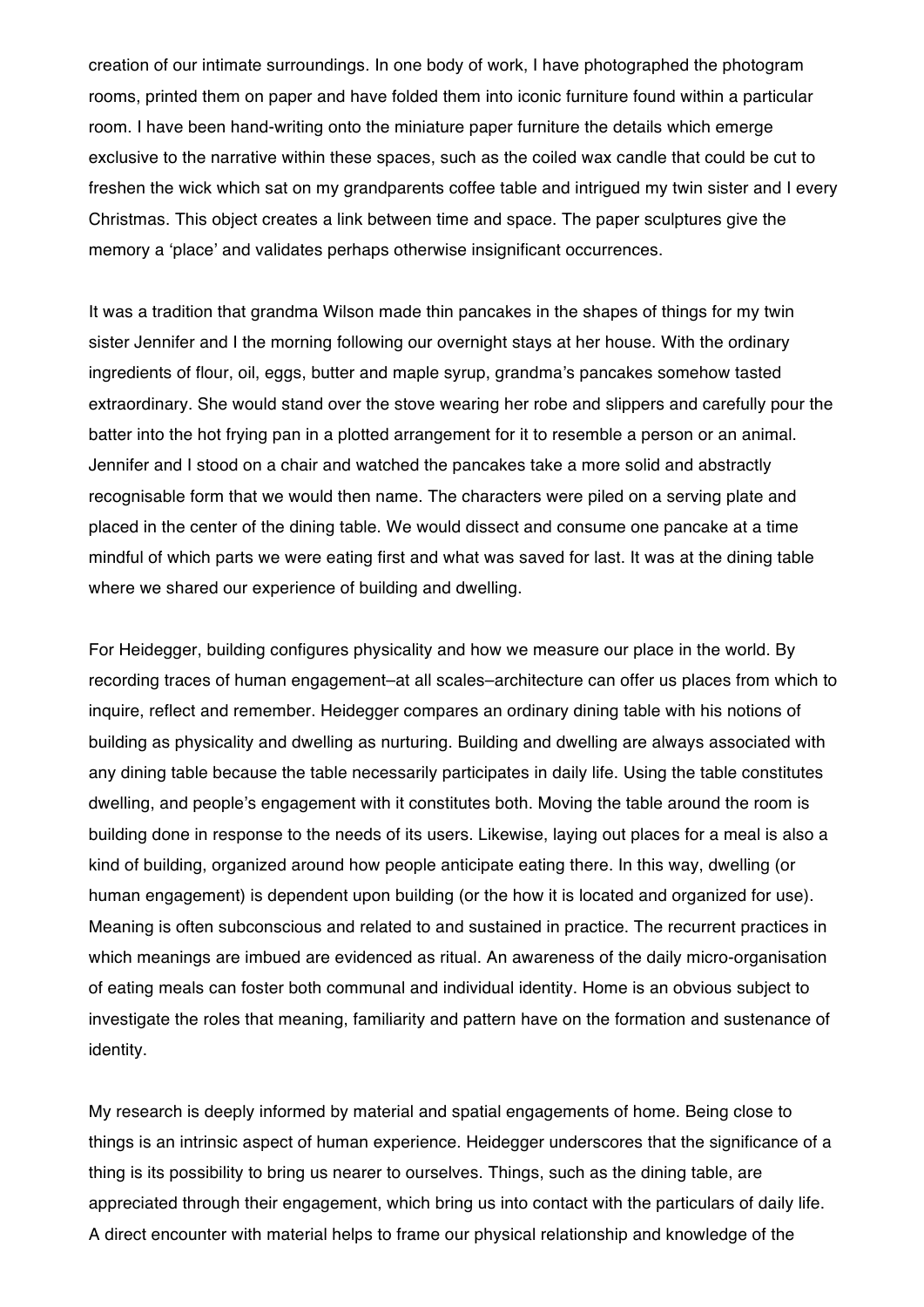world. Critical to my research is the belief that materiality enriches our understanding and facilitates meaning. Value in material resides in how it reflects our human condition; our own mortality. Material, such as paper communicates directly because it has a presence. Paper appropriately links memory, the sensory experience and home to process and technology. Paper is inherently familiar, malleable, portable, and fragile. In contrast, home represents safety, enclosure and structure. However, home presents its opposite characteristic and paper is rather similar. Embracing dualities challenges limitation and encourages cohesion. In the creation of meaning, home and paper can provide a link from layers of perhaps disconnected or non-linear sequence of happenings.

I have been examining how making sculptural photograms create a visual autobiography for memory to interact with. The removal of photographed representations of space and situations fosters an atmosphere for subjective engagement that lends itself to the collective story. Cultural historian John Berger poses a similar challenge for an alternative use of photography as a medium of social memory. He states that any response to a photographed moment is bound to be felt as inadequate (Berger, 1991). So why not re-direct the photographic moment as a preservation of memory to the memory of photographic paper itself?

Framing autobiography in domestic space is the emphasis of my practice-led investigation. Exploring tactile techniques using light-sensitive paper can introduce a novel approach to the inscription of memories. Bridging ordinary life-stories from the private sphere into the public domain could contribute to a fundamental change in perceptions of what autobiography is and how we remember and share our domestic space. Photograms have a unique aura about them because they capture moments that cannot be quickly altered and are physically present. Analogue techniques validate the process of becoming vital to personal and cultural identity. The implications of my research not only invites a dialogue, it also seeks innovation in developing light sensitive paper as a material to record our memories.